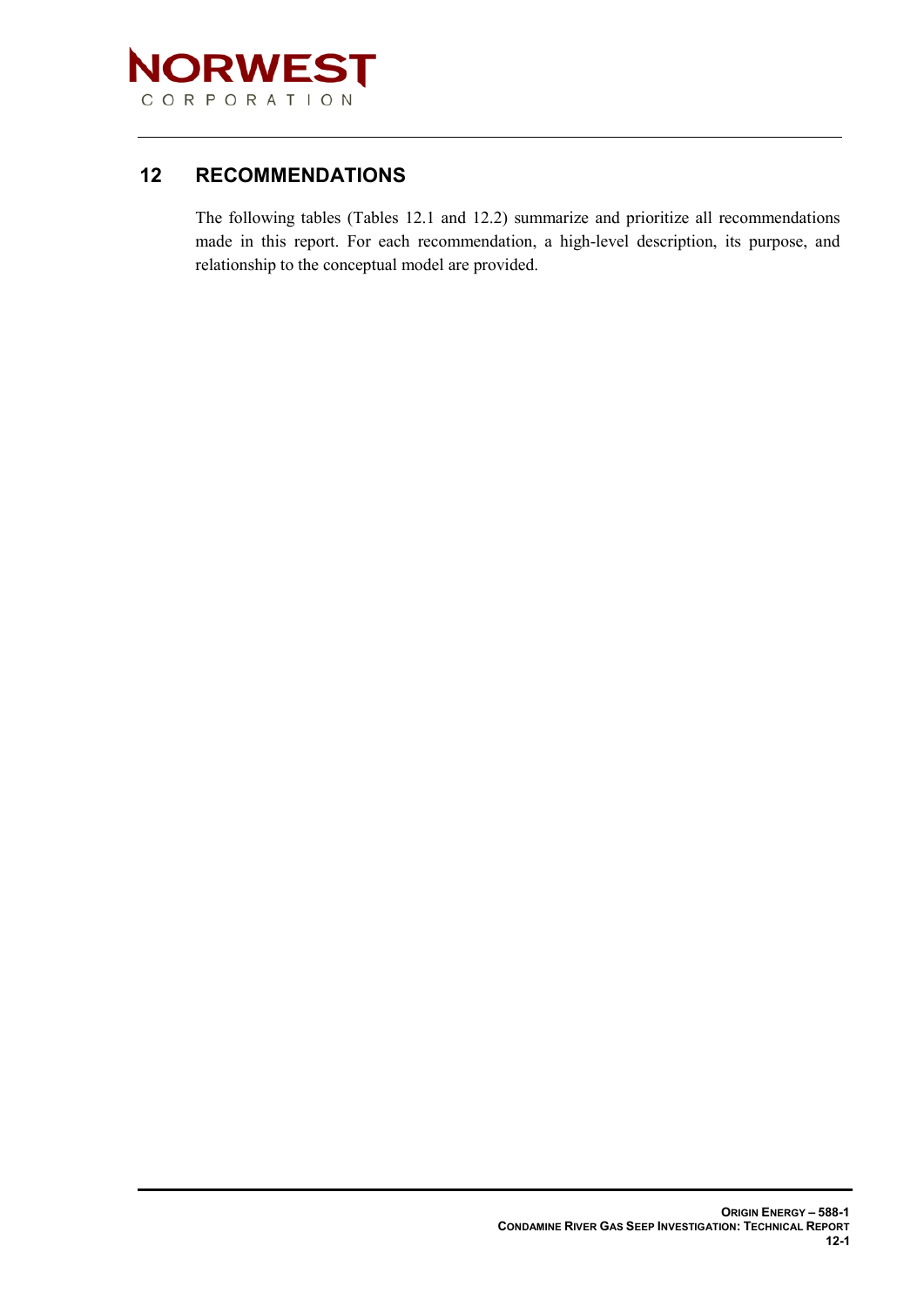| <b>Relationship to</b><br><b>Potential Hazard Evaluation</b> |
|--------------------------------------------------------------|
|                                                              |
|                                                              |
|                                                              |
|                                                              |
|                                                              |
|                                                              |
|                                                              |
|                                                              |
|                                                              |
|                                                              |

 $\blacksquare$ 



**TABLE 12.1 SUMMARY OF RECOMMENDATIONS**

| Priority    | <b>Recommendation</b>                                                                                                                                                                                                                                                                                                              | <b>Description</b>                                                                                                                                                                                                                                                                                                                                                                                                                                                                                                                                                                                                                                                                    | <b>Purpose</b>                                                                                                                                                                                                                                                                                                                                                                                                                                                                                                                                                                                                                                                                                                                                                                                                                                                                                                                                                                                                                                                                                                                                                                                                                                                                                                                                                                                                                                                                                                                                                                                                                                                                                                                                                                                                                                                                                                                                                                                                                                                                                                                                                                                                                                                                                                                                                                                                                                                                         | <b>Relationship to</b><br><b>Conceptual Model</b> |
|-------------|------------------------------------------------------------------------------------------------------------------------------------------------------------------------------------------------------------------------------------------------------------------------------------------------------------------------------------|---------------------------------------------------------------------------------------------------------------------------------------------------------------------------------------------------------------------------------------------------------------------------------------------------------------------------------------------------------------------------------------------------------------------------------------------------------------------------------------------------------------------------------------------------------------------------------------------------------------------------------------------------------------------------------------|----------------------------------------------------------------------------------------------------------------------------------------------------------------------------------------------------------------------------------------------------------------------------------------------------------------------------------------------------------------------------------------------------------------------------------------------------------------------------------------------------------------------------------------------------------------------------------------------------------------------------------------------------------------------------------------------------------------------------------------------------------------------------------------------------------------------------------------------------------------------------------------------------------------------------------------------------------------------------------------------------------------------------------------------------------------------------------------------------------------------------------------------------------------------------------------------------------------------------------------------------------------------------------------------------------------------------------------------------------------------------------------------------------------------------------------------------------------------------------------------------------------------------------------------------------------------------------------------------------------------------------------------------------------------------------------------------------------------------------------------------------------------------------------------------------------------------------------------------------------------------------------------------------------------------------------------------------------------------------------------------------------------------------------------------------------------------------------------------------------------------------------------------------------------------------------------------------------------------------------------------------------------------------------------------------------------------------------------------------------------------------------------------------------------------------------------------------------------------------------|---------------------------------------------------|
| $\mathbf 1$ | Install monitoring bores<br>that are designed and<br>completed to ensure that<br>the target formations are<br>isolated from overlying<br>and underlying<br>formations.<br>Compare monitoring<br>methods developed for<br>this gas seep<br>investigation with those<br>used elsewhere and<br>make modifications, if<br>appropriate. | Monitoring bores should be installed in<br>WCM, Springbok Sandstone, and<br>alluvium (older terraces and younger<br>deposits associated with modern<br>Condamine River). Given the thickness<br>of the WCM, multiple monitoring bores<br>should be installed at different depths<br>(e.g. in the Upper and Lower Juandah<br>and in the Taroom Coal Measures).<br>As an example, the bores completed in<br>different formations and/or at different<br>depths could be located:<br>• 1 group close to and downdip<br>of gas seeps.<br>1 group close to and updip of<br>$\bullet$<br>gas seeps.<br>1 group in "background" areas<br>that are away from gas seeps<br>and CSG production. | Limited reliable formation pressure and water level data are available for the<br>Springbok Sandstone and alluvium. For the WCM, drill-stem test (DST) pressure<br>measurements were made in the Orana 8 pilot bore in 2008. Monitoring bores need<br>to be installed to:<br>Monitor long-term pressure trends (both bottom-hole and wellhead).<br>Determine the hydraulic gradients.<br>Determine whether changes in pressure in different formations occur<br>independently, or whether the formations are hydraulically connected.<br>Determine the presence of gas.<br>$\bullet$<br>detect depressurization and gas desorption; monitor changes in fluid level; and<br>collect and analyse gas and water samples from target formations (discussed in<br>Recommendation 5).<br>However, a phased approached should be used in the installation of the monitoring<br>bores. This way the design, location, and value of the data can be reviewed and<br>recommendations for additional bores (if necessary) and modifications to design,<br>location, etc. can be evaluated.<br>DST and pre-production pressure data from CSG wells should be compiled and<br>mapped to determine initial pressures in the WCM.<br>Data should be used to determine whether pressure changes are related to CSG<br>production (steady overall decline), seasonal changes (increase/decrease<br>fluctuations related to precipitation and recharge), or water bore usage<br>(increase/decrease fluctuations not related to precipitation and recharge).<br>Data should be used to determine whether and when depressurization and gas<br>desorption occur.<br>Geological data from the monitoring wells should be used to further develop and<br>refine the geological model for the investigation area.<br>As the geologic model for the Condamine River gas seeps is further developed and<br>refined, it could be compared to conditions in the San Juan and Raton Basins of<br>Colorado and other basins throughout the world where gas leakage occurs and<br>monitoring is performed to identify similarities and differences. Although the<br>monitoring techniques proposed for Phase 3 (monitoring wells, seep mapping, flux<br>measurements, etc.) are similar to those used in Colorado, they may need to be<br>modified and adapted to the site specific geologic conditions encountered in this<br>study area. Monitoring methods used in other basins may also be worth<br>considering. | <b>Used to evaluate Mechanism</b>                 |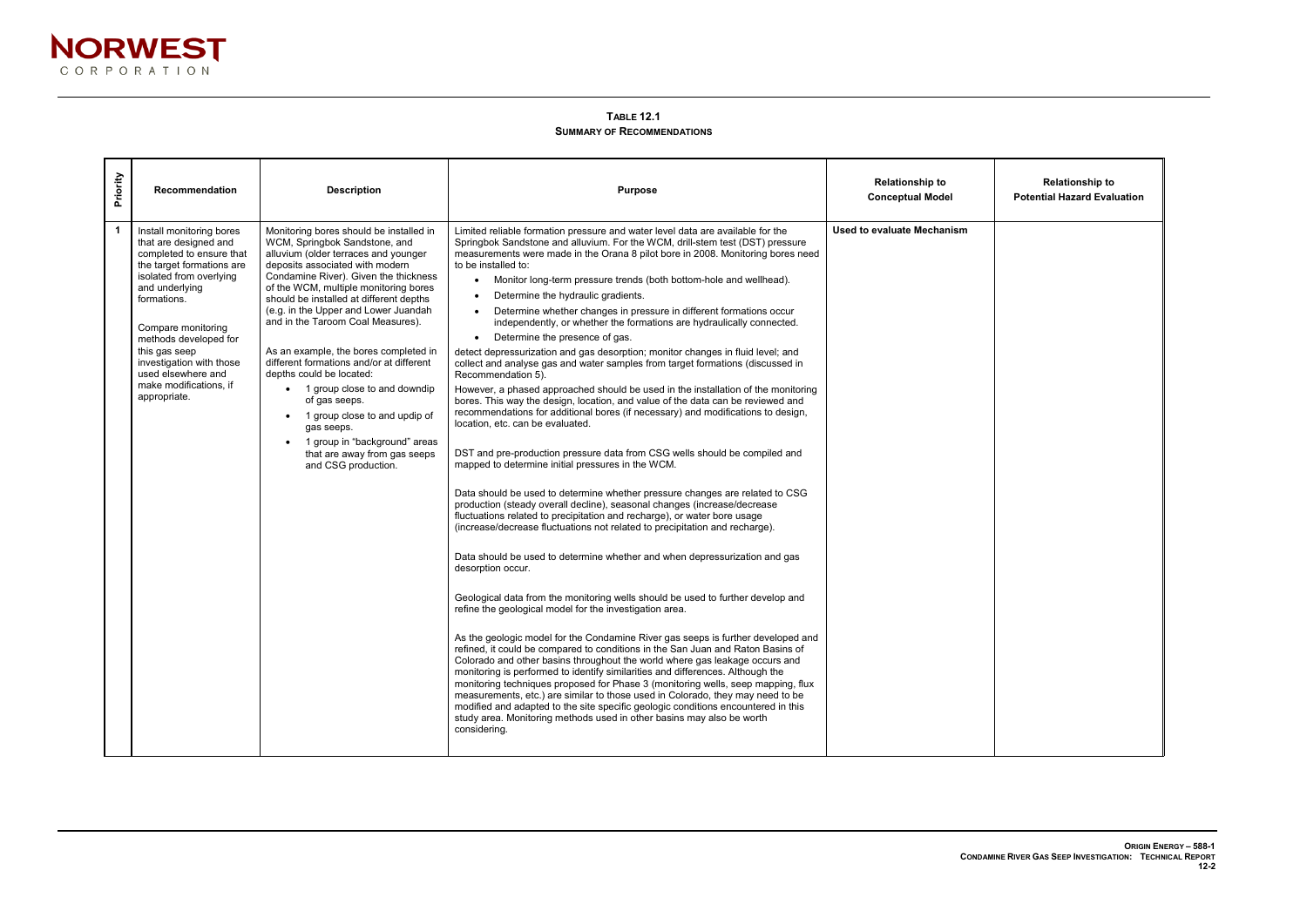

|             |                                                                                                                                 |                                                                                                                                                                                                                                                                                                                                                                                                                                                                                                                                                                                                                                                                                                                                                                     | Limited stable isotope and compositional data exist for gas originating from<br>formations other than from the WCM; therefore, gas samples should be collected<br>periodically from monitoring bores completed in all the different target formations,<br>including the WCM, for stable isotope and compositional analysis.<br>The analytical results of gas samples from the WCM, Springbok, and alluvium<br>should be used to determine the stable isotope ratios and gas composition that are<br>typical of each formation.<br>Formation-specific data should be compared to determine whether methane in the<br>Springbok Sandstone and WCM can be differentiated.<br>Analytical results from periodic additional gas sampling should be compared with<br>previous results to determine whether the stable isotope ratios or composition of<br>the gas change over time. Changes may indicate mixing with gas from a new<br>source that might require additional investigation. | <b>Used to evaluate Source</b>                             |
|-------------|---------------------------------------------------------------------------------------------------------------------------------|---------------------------------------------------------------------------------------------------------------------------------------------------------------------------------------------------------------------------------------------------------------------------------------------------------------------------------------------------------------------------------------------------------------------------------------------------------------------------------------------------------------------------------------------------------------------------------------------------------------------------------------------------------------------------------------------------------------------------------------------------------------------|-------------------------------------------------------------------------------------------------------------------------------------------------------------------------------------------------------------------------------------------------------------------------------------------------------------------------------------------------------------------------------------------------------------------------------------------------------------------------------------------------------------------------------------------------------------------------------------------------------------------------------------------------------------------------------------------------------------------------------------------------------------------------------------------------------------------------------------------------------------------------------------------------------------------------------------------------------------------------------------|------------------------------------------------------------|
| $2^{\circ}$ | Continue to compile and<br>periodically review data<br>from wells in the Talinga,<br>Argyle, Kenya, and<br>Lauren/Codie fields. | Drilling and completion data,<br>permeability, production, and pressure<br>data, at an individual well level, from the<br>Talinga, Argyle, Kenya, and<br>Lauren/Codie fields should continue to<br>be compiled and reviewed periodically.<br>Periodically GIS maps and graphs<br>presenting the data should be made for<br>spatial and trend analysis.<br>The above data should be used to: (1)<br>assess communication (both<br>permeability and continuity) between<br>down-basin production and the gas<br>seeps; (2) identify the presence of<br>barriers, baffles, or high-permeability<br>zones; (3) evaluate historic and post-<br>production pressures in the WCM and<br>Springbok relative to the critical<br>desorption pressures of their coal<br>seams. | CSG production records, such as volumes of gas and water produced, changes in<br>reservoir pressures, gas desorption, and permeability trends, should continue to be<br>compiled and reviewed periodically. GIS maps should be made periodically and<br>used for spatial and trend analysis.<br>Given the complexity of the geology and the potential interplay of different<br>mechanisms and pathways, the need and value of preparing a CSG reservoir<br>model and high resolution 3D geologic model should be evaluated.                                                                                                                                                                                                                                                                                                                                                                                                                                                        | Used to evaluate Source,<br><b>Mechanism, and Pathways</b> |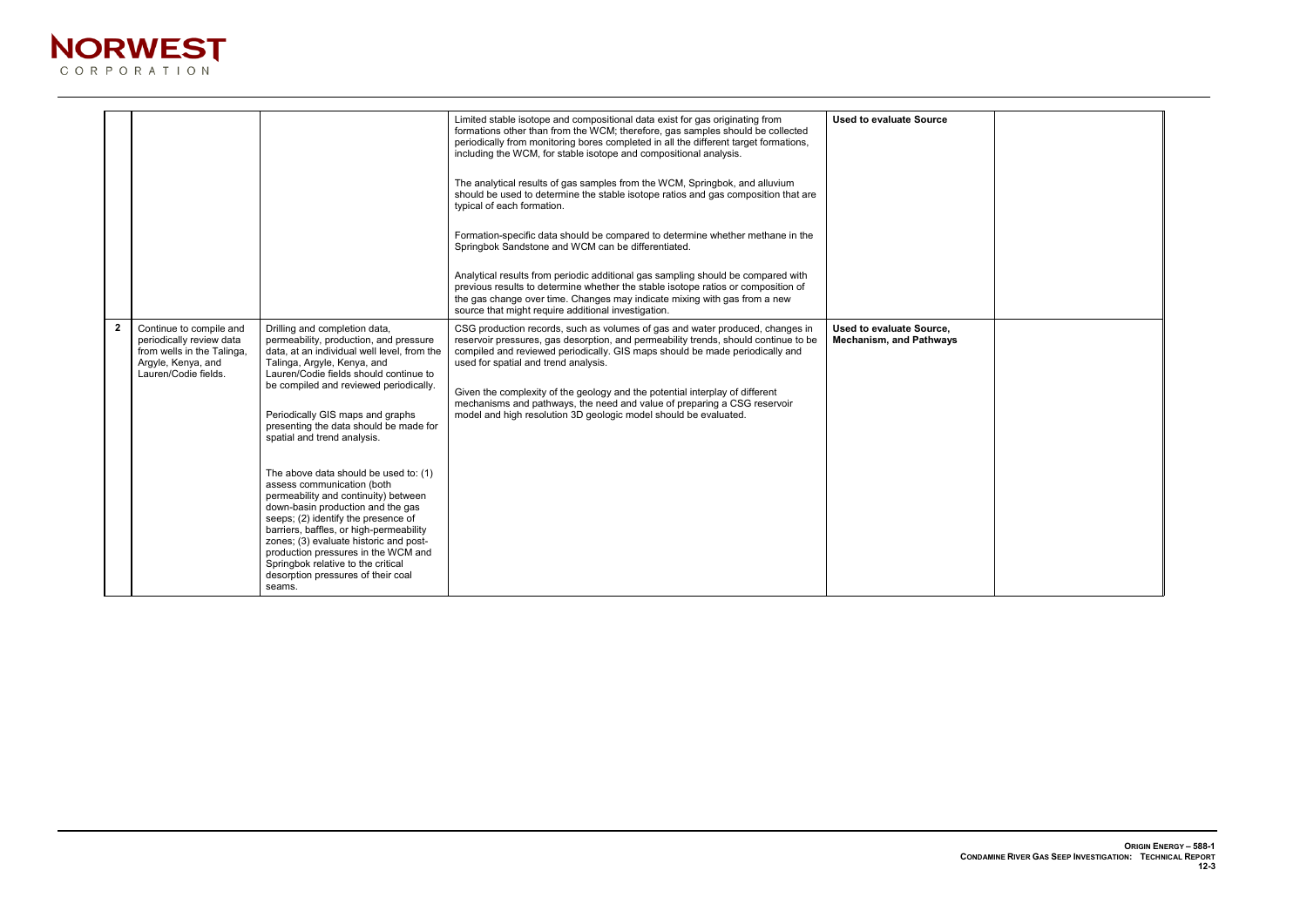

| $\mathbf{3}$ | Collect additional gas<br>samples for composition<br>and stable isotope<br>analysis. | Gas samples should be collected from<br>gas seeps, monitoring bores, CSG<br>wells, water and coal exploration bores.<br>Sampling and analyses should be done<br>periodically.                                                                                                                                                                                                          | When the gas seeps were first observed in 2012, the first questions asked were<br>"What is the source and from where is the gas coming?". There were 3 possible<br>answers: (1) biogenic methane formed by acetoclastic reactions ("swamp gas"; (2)<br>biogenic methane formed by $CO2$ reduction; and (3) thermogenic methane.<br>Based on stable isotope analysis of gas samples collected during this investigation<br>biogenic methane formed by CO <sub>2</sub> reduction has been identified as the primary type<br>of the methane discharging at the gas seeps and biogenic methane formed by<br>acetoclastic reactions and thermogenic methane have been eliminated as primary<br>types.                                                                                                                | <b>Used to evaluate Source</b>                            |                                                                                                                                                                                                                                                                                                                                    |
|--------------|--------------------------------------------------------------------------------------|----------------------------------------------------------------------------------------------------------------------------------------------------------------------------------------------------------------------------------------------------------------------------------------------------------------------------------------------------------------------------------------|-----------------------------------------------------------------------------------------------------------------------------------------------------------------------------------------------------------------------------------------------------------------------------------------------------------------------------------------------------------------------------------------------------------------------------------------------------------------------------------------------------------------------------------------------------------------------------------------------------------------------------------------------------------------------------------------------------------------------------------------------------------------------------------------------------------------|-----------------------------------------------------------|------------------------------------------------------------------------------------------------------------------------------------------------------------------------------------------------------------------------------------------------------------------------------------------------------------------------------------|
|              |                                                                                      |                                                                                                                                                                                                                                                                                                                                                                                        | Both the WCM and the Springbok Sandstone produce biogenic methane formed by<br>$CO2$ reduction; therefore either or both could be the source of the methane<br>discharged at the gas seeps.                                                                                                                                                                                                                                                                                                                                                                                                                                                                                                                                                                                                                     |                                                           |                                                                                                                                                                                                                                                                                                                                    |
|              |                                                                                      |                                                                                                                                                                                                                                                                                                                                                                                        | With the analytical results collected to date it is not possible to differentiate between<br>methane from the WCM and Springbok Sandstone. Collecting and analysing gas<br>samples from the monitoring wells that target specific formations and do not allow<br>commingling of gas from the WCM and the Springbok Sandstone will provide data<br>to determine whether stable isotopes and gas composition can be used to<br>differentiate between methane from these two sources. If the methane from the<br>WCM and the Springbok Sandstone can be differentiated, then the analytical<br>results of gas samples from the gas seeps and water and coal bores can be<br>compared to the formation-specific data and used to identify the source of the<br>methane discharging from the seeps and in the bores. |                                                           |                                                                                                                                                                                                                                                                                                                                    |
|              |                                                                                      |                                                                                                                                                                                                                                                                                                                                                                                        | Gas samples from producing CSG wells (both production and bradenhead or other<br>annulus gas) should be analysed for composition and stable isotopes to determine<br>whether the character of produced CSG gas is changing, and to determine whether<br>there is communication between the production or intermediated casing annulus<br>and the surface casing annulus.                                                                                                                                                                                                                                                                                                                                                                                                                                        | <b>Used to evaluate Pathway</b>                           | <b>Used to evaluate Potential</b><br><b>Hazards</b><br>CSG gas migrating or leaking<br>of the productions string (cas<br>wellhead), flowing up unseal<br>annuli, and thence into overl<br>formations and groundwater<br>be a potential hazard. It shou<br>evaluated to determine what<br>mitigation action (if any) shor<br>taken. |
| 4            | Monitor gas flux from the<br>four gas seeps.                                         | Develop the method and equipment for<br>measuring the flux of methane from the<br>four gas seeps<br>Develop a strategy for identifying and<br>quantifying the magnitude of methane<br>seepage that may be occurring in areas<br>other than the four seeps, i.e. open<br>bores, coal outcrop and subcrop, river<br>seeps, agriculture, water treatment,<br>other sources as identified. | The source, mechanism, and pathways for the methane must be capable of<br>generating, sustaining, and conveying the volume discharging at the gas seeps;<br>therefore the volume should be quantified and used as a criterion for identifying the<br>most likely source, mechanism, and pathway.                                                                                                                                                                                                                                                                                                                                                                                                                                                                                                                | Used to evaluate Source,<br><b>Mechanism, and Pathway</b> | <b>Used to evaluate Potential</b><br><b>Hazards</b><br>Long-term monitoring of gas<br>should be used to determine<br>whether changes occur. If flu<br>to increase, then the potentia<br>hazard would need to be re-<br>evaluated to determine what<br>mitigation actions (if any) sho<br>taken.                                    |
|              |                                                                                      | Use gas flux data to put the flux from<br>the four seeps in an overall context, i.e.<br>% overall methane emission.                                                                                                                                                                                                                                                                    |                                                                                                                                                                                                                                                                                                                                                                                                                                                                                                                                                                                                                                                                                                                                                                                                                 |                                                           |                                                                                                                                                                                                                                                                                                                                    |

| <b>Used to evaluate Potential</b><br><b>Hazards</b><br>CSG gas migrating or leaking out<br>of the productions string (casing or<br>wellhead), flowing up unsealed<br>annuli, and thence into overlying<br>formations and groundwater, would<br>be a potential hazard. It should be<br>evaluated to determine what<br>mitigation action (if any) should be<br>taken. |  |
|---------------------------------------------------------------------------------------------------------------------------------------------------------------------------------------------------------------------------------------------------------------------------------------------------------------------------------------------------------------------|--|
| <b>Used to evaluate Potential</b><br><b>Hazards</b><br>Long-term monitoring of gas flux<br>should be used to determine<br>whether changes occur. If flux were<br>to increase, then the potential<br>hazard would need to be re-<br>evaluated to determine what<br>mitigation actions (if any) should be<br>taken.                                                   |  |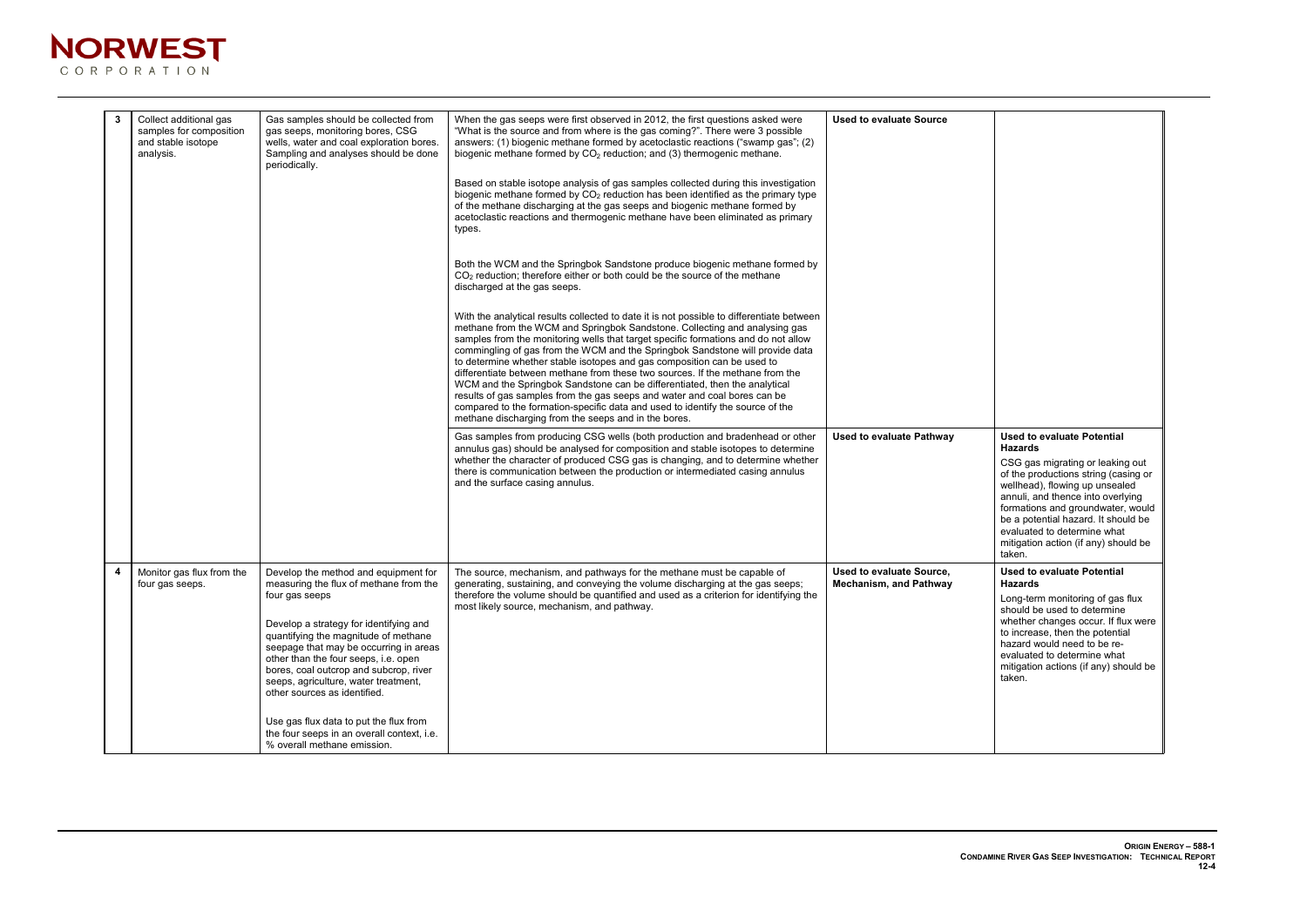## **Used to Evaluate Potential Hazards**

If new or increased seepage were to occur, then it would need to be evaluated to determine whether it was a potential hazard and what mitigation actions (if any) should be taken.



| 5 | Systematically and<br>consistently compile and<br>promptly respond to<br>landowners observations<br>about changes (either<br>increases or decreases)<br>in existing or appearance<br>of new gas seeps.               | Set up a method to systematically and<br>consistently compile additional<br>information from landowners regarding<br>changes (either increases or<br>decreases) in gas seeps, indications of<br>new gas seeps (e.g. stressed or dead<br>vegetation, gas bubbles in ponds,<br>creeks, or river), and changes in the<br>presence of gas in water bores. Ensure<br>that landowners know about the<br>process and that they are kept<br>informed. Ensure that operators<br>respond promptly.<br>When appropriate, investigate the<br>observation to determine whether<br>changes (either increases or<br>decreases) have occurred and what the<br>cause of the change is. Provide<br>landowners with the results of<br>investigations in a timely manner. | Observations of a new area of seepage or increased seepage might indicate a new<br>source, mechanism, or pathway of gas that would need to be incorporated into the<br>monitoring network.                                                                                                | Used to evaluate Source,<br><b>Mechanism, and Pathway</b> |
|---|----------------------------------------------------------------------------------------------------------------------------------------------------------------------------------------------------------------------|-------------------------------------------------------------------------------------------------------------------------------------------------------------------------------------------------------------------------------------------------------------------------------------------------------------------------------------------------------------------------------------------------------------------------------------------------------------------------------------------------------------------------------------------------------------------------------------------------------------------------------------------------------------------------------------------------------------------------------------------------------|-------------------------------------------------------------------------------------------------------------------------------------------------------------------------------------------------------------------------------------------------------------------------------------------|-----------------------------------------------------------|
| 6 | Map and survey surface<br>and shallow subsurface<br>soil gas in the four areas<br>of known gas seepage<br>and inspect the<br>Condamine River and<br>Charleys Creek through<br>the Talinga and adjacent<br>tenements. | Periodically the locations of the four gas<br>seeps should be mapped, gas samples<br>should be collected and analysed, and<br>representative photographs should be<br>taken of the seeps, stressed vegetation,<br>outcrops, and river stage to determine<br>and document whether changes are<br>occurring.<br>Evaluate and use a technique (such as<br>West Systems portable gas flux meter),<br>for quickly and accurately detecting and<br>recording, and measuring gas seepage<br>at the ground surface.<br>Inspect the Condamine River and<br>Charleys Creek through the Talinga and<br>adjacent tenements periodically to<br>determine whether new areas of gas<br>seepage appear.                                                               | The gas seep maps, soil gas surveys, and river inspection results complement the<br>gas flux monitoring results and should be used as criteria for determining whether<br>changes in gas seepage are occurring and whether those changes indicate a new<br>source, mechanism, or pathway. | Used to evaluate Source,<br><b>Mechanism, and Pathway</b> |

## **Used to evaluate Potential Hazards**

Long-term monitoring of the locations and extent of gas seepage should be used to determine whether changes occur. If extent were to increase or if new areas were to appear, then the potential hazard would need to be re-evaluated to determine what additional mitigation actions (if any) should be taken.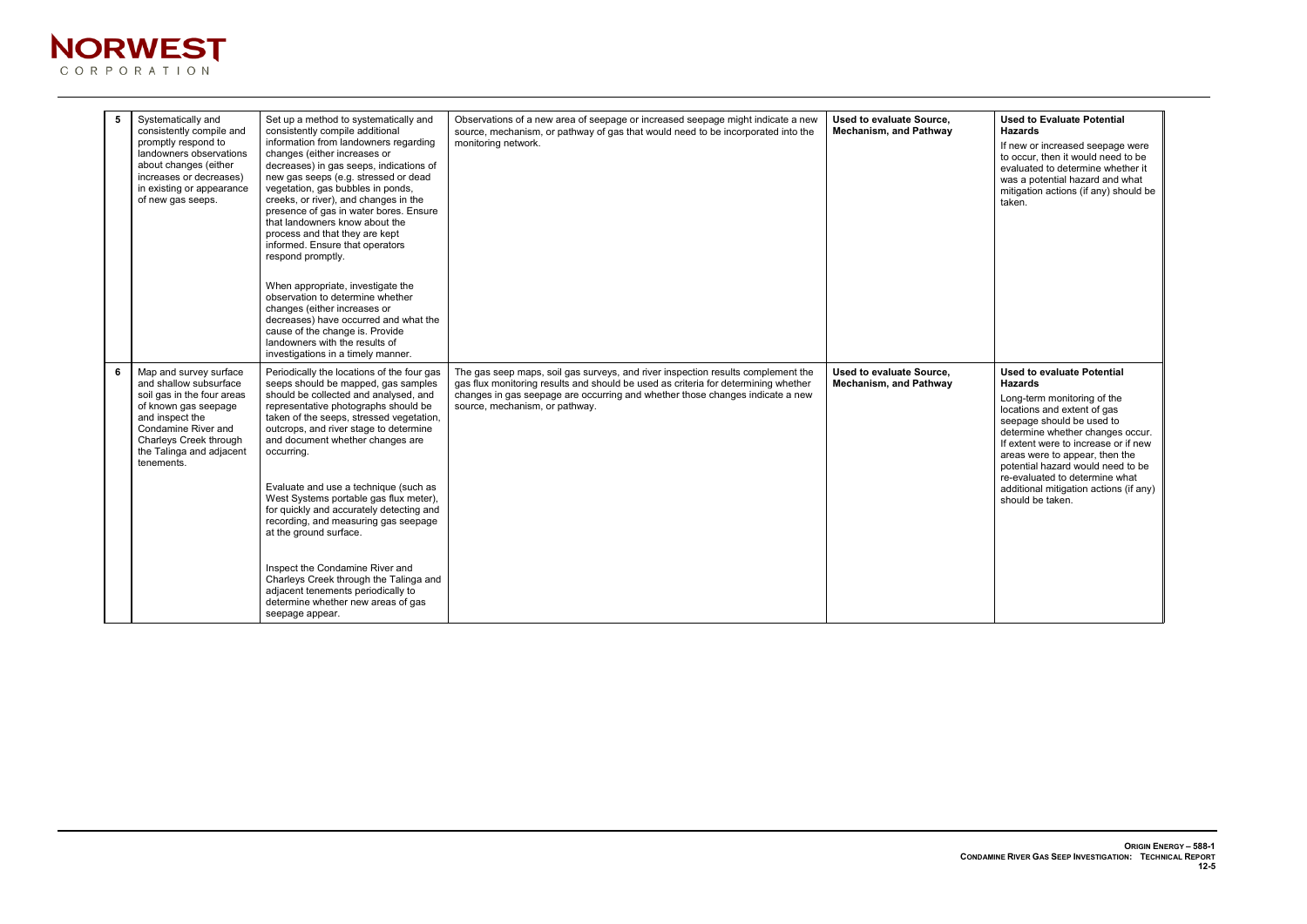| <b>Used to evaluate Potential</b><br><b>Hazards</b>                                                                                                                                                                                                                                                                                       |
|-------------------------------------------------------------------------------------------------------------------------------------------------------------------------------------------------------------------------------------------------------------------------------------------------------------------------------------------|
| Long-term monitoring of surface<br>water quality and aquatic ecology<br>should be used to determine<br>whether changes in water quality<br>occur and whether these have an<br>impact on aquatic ecology. If<br>negative impacts are detected then<br>an evaluation can be made of what<br>mitigation actions (if any) should be<br>taken. |
| <b>Used to evaluate Potential</b><br>Hazards                                                                                                                                                                                                                                                                                              |
| Increase in production or<br>concentration of methane from<br>water bores and coal exploration<br>bores would increase the risk of fire<br>and explosion and could trigger the<br>need for mitigation (i.e., plugging<br>bores or installing equipment to<br>separate gas from water prior to<br>use).                                    |
|                                                                                                                                                                                                                                                                                                                                           |



|   | Monitor surface water<br>quality and assess<br>aquatic ecology.                                                                                                                 | Evaluate the analytical results from<br>surface water sampling and develop a<br>strategy for ongoing surface water<br>quality monitoring (including DO) that<br>integrates the needs of the ecological<br>assessment.<br>Implement systematic and ongoing<br>monitoring of surface water at the four<br>gas seep areas and at upstream and<br>downstream locations. Coordinate this<br>sampling with sampling required for<br>assessing aquatic ecology.<br>Ecological monitoring should be<br>performed to determine seasonal and<br>diurnal patterns.<br>Ecological monitoring should be<br>performed to determine whether<br>stratification occurs as a result of high<br>water levels.<br>Regional ecological data should be<br>included in future reports to provide<br>context for the ongoing assessment<br>related to the gas seeps and to provide<br>information on longer term means,<br>ranges, and fluctuations in data. | Surface water quality sampling would provide information to gain a better<br>understanding about the relationship of water chemistry, discharge volumes, and<br>water levels over time and to determine whether gas seeps are impacting surface<br>water quality (including DO) and whether these changes affect aquatic ecology.<br>A possible mechanism and pathway for gas migration to the seep areas is methane<br>in the subsurface dissolving into groundwater, flowing with the groundwater as<br>dissolved methane, and discharging with groundwater. Results from surface water<br>quality monitoring along with the measurements from the surface water level<br>gauging stations and new monitoring bores should be used to determine<br>groundwater recharge/discharge relationships at the gas seeps and to determine<br>whether groundwater and gas discharge are impacting the surface water quality. | <b>Used to evaluate Mechanism</b><br>and Pathway          |
|---|---------------------------------------------------------------------------------------------------------------------------------------------------------------------------------|--------------------------------------------------------------------------------------------------------------------------------------------------------------------------------------------------------------------------------------------------------------------------------------------------------------------------------------------------------------------------------------------------------------------------------------------------------------------------------------------------------------------------------------------------------------------------------------------------------------------------------------------------------------------------------------------------------------------------------------------------------------------------------------------------------------------------------------------------------------------------------------------------------------------------------------|-----------------------------------------------------------------------------------------------------------------------------------------------------------------------------------------------------------------------------------------------------------------------------------------------------------------------------------------------------------------------------------------------------------------------------------------------------------------------------------------------------------------------------------------------------------------------------------------------------------------------------------------------------------------------------------------------------------------------------------------------------------------------------------------------------------------------------------------------------------------------------------------------------------------------|-----------------------------------------------------------|
| 8 | Monitor water bores and<br>coal exploration bores,<br>and monitoring bores<br>(DNRM, UCG project,<br><b>Surat Cumulative</b><br>Management Area), if<br>available and relevant. | Implement systematic and ongoing<br>monitoring of water and coal exploration<br>bores and available and relevant<br>monitoring bores to estimate changes in<br>the gas venting rate, and to identify<br>changes in gas concentration, water<br>quality, and water level or<br>potentiometric surface that may be the<br>result of CSG production.<br>Plug and abandon water and coal bores<br>that penetrate the Springbok Sandstone<br>and/or the WCM if no future use is<br>identified.<br>Monitor nearby bores to determine<br>whether changes in methane<br>concentration occur as a result of<br>plugging.                                                                                                                                                                                                                                                                                                                      | Increase in the production or concentration of methane with the stable isotope and<br>composition of methane from the WCM in a water or coal exploration bore would<br>indicate communication with or depressurization of the WCM. Geospatial analysis<br>of the distribution of such increases could be used to help determine the pathways<br>of gas flow and/or the orientation of pressure change within the formation. Similarly<br>changes in water quality, water level, or potentiometric surface could indicate<br>communication with WCM.<br>Communication between bores would be indicated if plugging a bore resulted in<br>increased gas production or concentration in another bore.                                                                                                                                                                                                                    | Used to evaluate Source,<br><b>Mechanism, and Pathway</b> |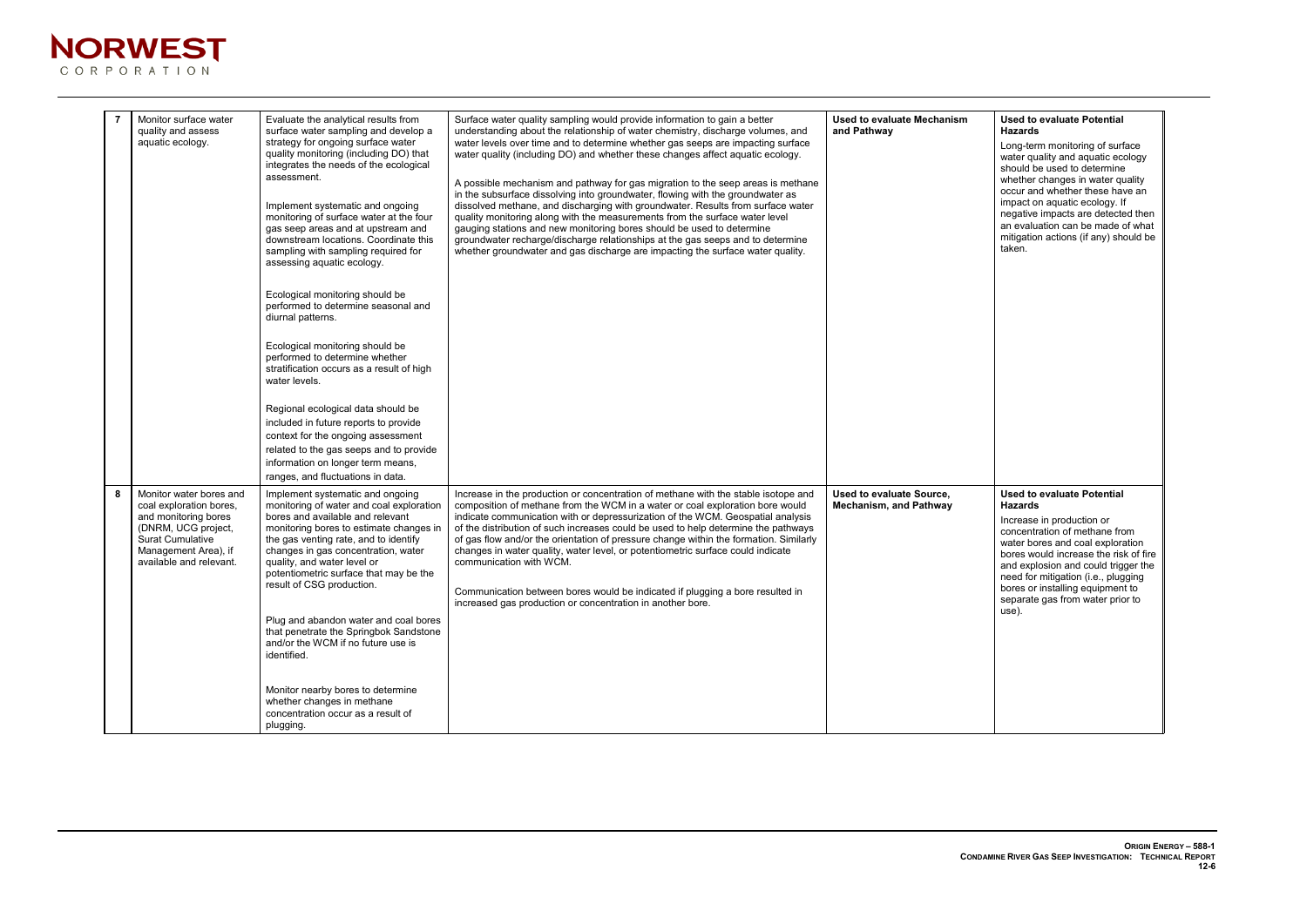

|                 | Survey location and<br>elevation of existing and<br>install additional surface<br>water level gauging<br>stations. | Accurately survey locations and<br>elevations of the transducers at the gas<br>seeps.<br>Install additional water level gauging<br>stations in proximity to new monitoring<br>bores.                                                                                                                                       | Surface water level records provide a good context for the ecological assessment<br>and water quality studies.<br>The measurements from Origin's surface water level gauging stations are relative,<br>they do not provide elevation; therefore the data cannot be compared with the 2012<br>bathymetric survey or to water levels measured elsewhere e.g. at Chinchilla Weir.<br>They also cannot be used to determine when the river transitions from continuous<br>flow to discontinuous pools and vice versa. Therefore the transducers locations and<br>elevations should be accurately surveyed.<br>Several of the possible mechanisms rely on the interaction of surface water and<br>groundwater to displace and mobilize free gas trapped in the unsaturated zone or<br>to dissolve methane into the groundwater and then for it to flow with the<br>groundwater to discharge points. Surface water level and elevation data should be<br>used to calculate the hydraulic heads that could then be compared to groundwater<br>level data from new monitoring bores to determine the interaction between surface<br>water and groundwater, recharge and discharge, and water level fluctuations. | <b>Used to evaluate Mechanism</b>                          |
|-----------------|--------------------------------------------------------------------------------------------------------------------|----------------------------------------------------------------------------------------------------------------------------------------------------------------------------------------------------------------------------------------------------------------------------------------------------------------------------|----------------------------------------------------------------------------------------------------------------------------------------------------------------------------------------------------------------------------------------------------------------------------------------------------------------------------------------------------------------------------------------------------------------------------------------------------------------------------------------------------------------------------------------------------------------------------------------------------------------------------------------------------------------------------------------------------------------------------------------------------------------------------------------------------------------------------------------------------------------------------------------------------------------------------------------------------------------------------------------------------------------------------------------------------------------------------------------------------------------------------------------------------------------------------------------------------------|------------------------------------------------------------|
| 10 <sup>°</sup> | Conduct bathymetric<br>survey of the Condamine<br>River at the gas seep<br>locations.                              | Periodically conduct bathymetric<br>surveys after significant flooding events.<br>Conduct auger coring of the riverbed at<br>selected surveyed transects to measure<br>the thickness and character of stream-<br>bed sediments, and seasonal/flooding<br>changes.                                                          | In 2012 a bathymetric survey was conducted along a reach of the Condamine River<br>that included the Pump Hole, Fenceline, and Camping Ground seeps. A<br>bathymetric survey was not conducted at the Rock Hole seep.<br>Gas seeps at the Pump Hole, Fenceline, and Camping Ground had not been<br>observed prior to the 2012 flooding of the Condamine River. The hypothesis that<br>the flooding may have caused erosion and/or redistribution of the bottom sediment<br>that resulted in either creating new pathways or uncovering an existing pathways<br>for gas migration has been proposed. Additional bathymetric surveys after large<br>scale flooding events could be used to verify whether erosion or sediment<br>redistribution on the scale necessary to open up new or expose or close existing<br>pathways for gas migration occurs. For comparison a bathymetric surveys should<br>also be conducted at the Rock Hole seep to determine whether erosion or sediment<br>redistribution cause changes in the gas flux at this historic seep.                                                                                                                                             | <b>Used to evaluate Pathway</b>                            |
| 11              | Incorporate new and<br>additional information into<br>geologic map and cross<br>sections.                          | Update geologic map, WCM structure<br>map, and cross sections with additional<br>information from new monitoring wells,<br>CSG wells, and reinterpreted seismic<br>data.<br>Conduct field work to map surface<br>geology in detail.<br>Geologic work could be a cooperative<br>effort between the QGS and CSG<br>operators | Given the complexity of the geology and the potential interplay of different sources,<br>mechanisms, and pathways consideration should be given to the value of updating<br>the existing published geologic maps by conducting detailed mapping of the<br>surface geology, incorporating data from the new monitoring wells and CSG wells,<br>and seismic data. These data could be used in a high resolution 3D geologic model                                                                                                                                                                                                                                                                                                                                                                                                                                                                                                                                                                                                                                                                                                                                                                          | Used to evaluate Source,<br><b>Mechanism, and Pathways</b> |
| 12 <sub>2</sub> | Evaluate disposition of<br>the four Orana pilot wells.                                                             | Evaluate the future uses of the Orana<br>pilot wells, including CSG production or<br>pressure monitoring in the WCM.<br>Plug and abandon wells, if no future use<br>is identified.<br>Conduct soil gas surveys around each<br>periodically.                                                                                | If any or all of the Orana pilot wells could be worked over and equipped with<br>pressure transducers, then they could be used to monitor pressure changes in the<br>WCM to determine whether down basin production is resulting in depressurization<br>and gas desorption in the vicinity of the gas seeps.<br>Regardless of the final disposition of the pilot wells, periodically soil gas surveys<br>should be conducted around each to verify that gas seepage is not occurring and<br>does not begin to occur in response to changing reservoir pressures.                                                                                                                                                                                                                                                                                                                                                                                                                                                                                                                                                                                                                                         | <b>Used to evaluate Mechanism</b>                          |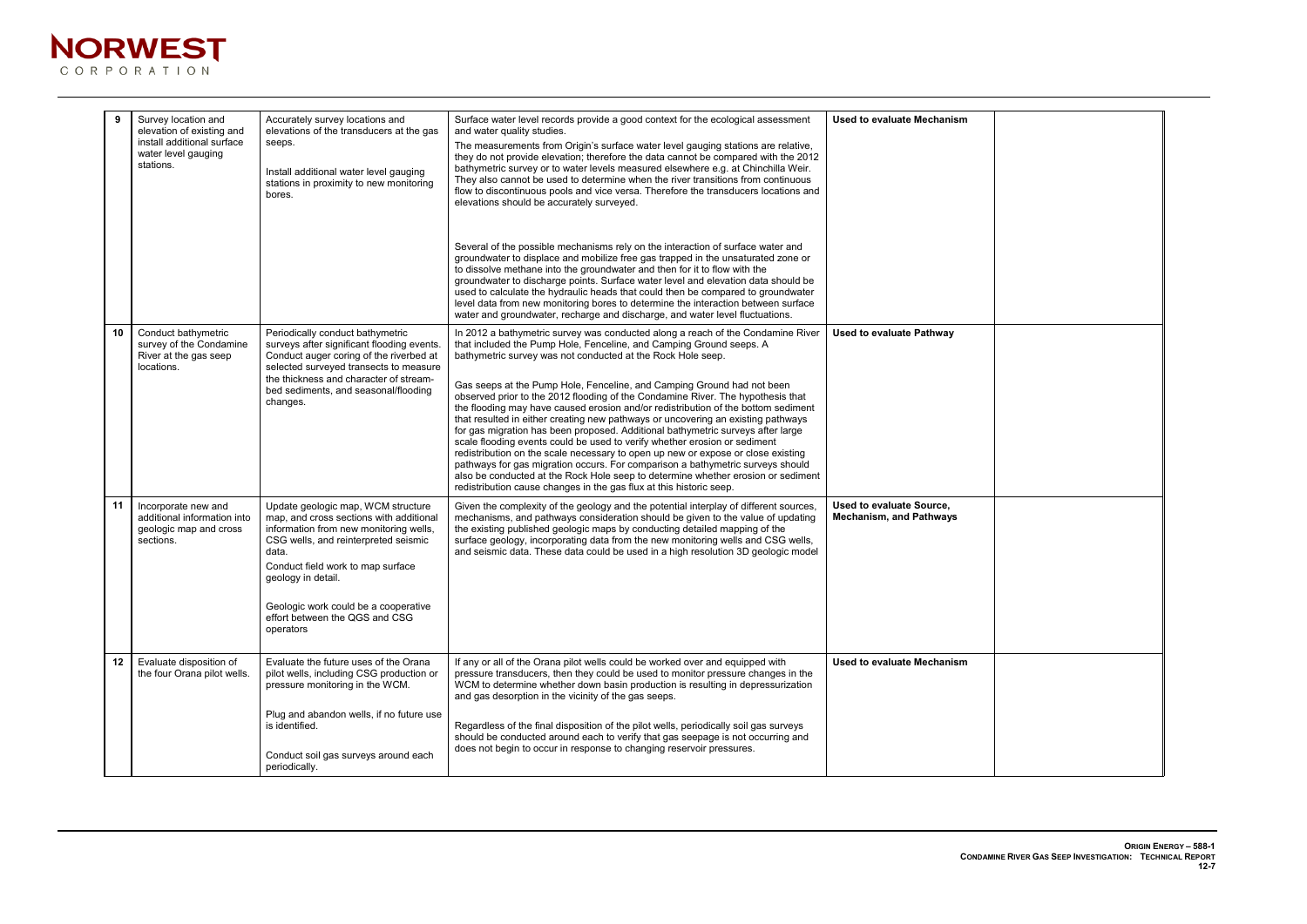$\overline{a}$ 



| 13 | Develop a comprehensive<br>sampling and analysis<br>plan (SAP) and quality<br>assurance project plan<br>(QAPP).   |                                                                                                                                                                                                                                                                                                                                                                                                                                                                                                                                | Because of the need to respond quickly to the appearance of gas a number of<br>different groups of experts were deployed and samples were collected and<br>measurements made for a variety of reasons. The methods used were not always<br>the same or consistent. Going forward, SAP and QAPP documents will ensure that<br>gas, water, soil, etc., samples are collected and analysed using the same methods<br>and that field measurements (water levels, headspace gas, field parameters, etc.)<br>are made and recorded using the same methods, measurement points, and<br>equipment. |                                                                                                         |
|----|-------------------------------------------------------------------------------------------------------------------|--------------------------------------------------------------------------------------------------------------------------------------------------------------------------------------------------------------------------------------------------------------------------------------------------------------------------------------------------------------------------------------------------------------------------------------------------------------------------------------------------------------------------------|--------------------------------------------------------------------------------------------------------------------------------------------------------------------------------------------------------------------------------------------------------------------------------------------------------------------------------------------------------------------------------------------------------------------------------------------------------------------------------------------------------------------------------------------------------------------------------------------|---------------------------------------------------------------------------------------------------------|
| 14 | Compile available and<br>future data into a<br>centralized database.                                              |                                                                                                                                                                                                                                                                                                                                                                                                                                                                                                                                | Samples have been collected and analysed and measurements have been made<br>for baseline sampling of water bores, for investigations conducted by other parties,<br>including the Queensland Government, for permit required monitoring, and for this<br>investigation. Compiling the available and future data into a centralized database<br>will facilitate data review and trend and geographic analysis                                                                                                                                                                               | Used to evaluate Mechanism,<br><b>Source, and Pathways</b>                                              |
| 15 | Support the ongoing<br><b>GISERA</b> research<br>program on regional-scale<br>monitoring of methane<br>emissions. | A joint industry group has initiated<br>through GISERA <sup>77</sup> a separate and<br>independent research program to<br>characterise regional fluxes of methane<br>in the Surat Basin.<br>This work complements the Condamine<br>River Gas Seep Investigation. The<br>regional study includes the review and<br>evaluation of available monitoring<br>methods; provides for possible pilot<br>testing of new and existing methods;<br>and may ultimately recommend certain<br>methods for deployment on a regional<br>scale. | Systematic regional monitoring could be used to determine sources of methane<br>(natural and anthropogenic) in the landscape, and could provide both context for<br>the Condamine River Seeps and some insight into possible sources, mechanisms,<br>and pathways of the seeps.                                                                                                                                                                                                                                                                                                            | Used to evaluate all regional<br>sources of methane, not just<br>seepage from underlying<br>formations. |



<sup>77</sup> http://www.gisera.org.au/research/ghg/ghg-proj-1-methane-seeps.pdf.